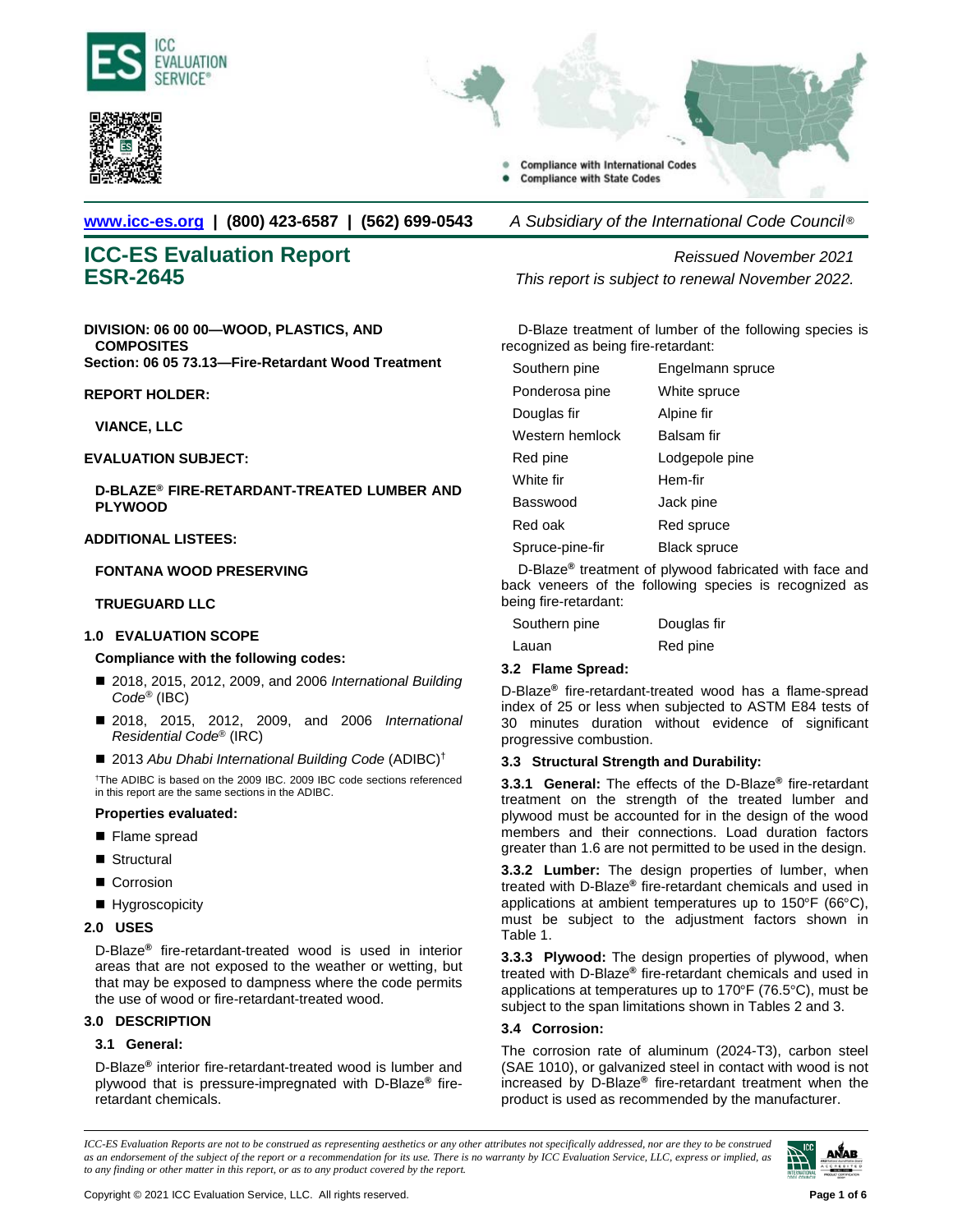# **3.5 Hygroscopicity:**

D-Blaze**®** treated wood qualifies as an Interior Type A (HT) fire-retardant wood in accordance with the American Wood-Protection Association (AWPA) Standard U1, Commodity Specification H, Use Category UCFA.

# **4.0 DESIGN AND INSTALLATION**

#### **4.1 General:**

Structural systems that include D-Blaze**®** fire-retardanttreated lumber or plywood must be designed and installed in accordance with the applicable code using the appropriate adjustment factors for lumber from Table 1 and spans for plywood from Tables 2, 3 and 4 of this report. Ventilation must be provided in accordance with the applicable codes.

The design value adjustment factors for lumber and plywood spans in Tables 1, 2, 3 and 4 of this report are applicable under elevated temperatures resulting from cyclic climatic conditions. They are not applicable under continuous elevated temperatures resulting from manufacturing or other processes that require special consideration in design.

The treated lumber and plywood must only be used in areas (including attic spaces) where the lumber is exposed to temperatures of 150°F (66°C) or less and the plywood is exposed to temperatures of 170°F (76.5°C) or less.

Exposure to precipitation during storage or installation must be avoided. If material does become wet, it must be replaced or permitted to dry (maximum 19 percent moisture content for lumber and 15 percent moisture content for plywood) prior to covering or enclosure by wallboard or other construction materials (except for protection during construction).

#### **4.2 Fasteners:**

Fasteners used in D-Blaze**®** fire-retardant-treated wood must be galvanized steel, stainless steel, silicon bronze or copper, in accordance with 2018, 2015 IBC Section 2304.10.5; 2012, 2009, and 2006 IBC Section 2304.9.5; 2018, 2015, 2012 and 2009 IRC Section R317.3; or 2006 IRC Section R319.3, and must be subject to the adjustment factors of Table 1.

# **5.0 CONDITIONS OF USE**

The D-Blaze**®** Fire-Retardant-Treated Wood described in this report complies with, or is a suitable alternative to what is specified in, those codes listed in Section 1.0 of this report, subject to the following conditions:

- **5.1** Structural calculations must be subject to the adjustment factors or span ratings shown in Tables 1, 2, 3 and 4.
- **5.2** The design value adjustment factors and span ratings given in this report must only be used for unincised dimension lumber and plywood of the species noted in this report.
- **5.3** D-Blaze**®** treated wood must not be installed where it will be exposed to precipitation, direct wetting or regular condensation.
- **5.4** D-Blaze**®** treated wood must not be used in contact with the ground.
- **5.5** D-Blaze**®** lumber must not be ripped or milled as this will alter the surface-burning characteristics and invalidate the flame-spread classification. Framing, end cuts, holes, joints such as tongue and groove, bevel, scarf and lap may be used.
- **5.6** Treatment is at the facilities of the listees noted in this report, under a quality control program with inspections by ICC-ES and UL LLC (AA-668) (limited to "FR-2" classifications) and either Timber Products Inspection Inc. (AA-696 and AA-664) or Southern Pine Inspection Bureau, Inc. (AA-680).

#### **6.0 EVIDENCE SUBMITTED**

Data in accordance with the ICC-ES Acceptance Criteria for Fire-retardant-treated Wood (AC66), dated June 2015 (Editorially revised April 2018).

#### **7.0 IDENTIFICATION**

- **7.1** Lumber and plywood treated with D-Blaze® fireretardant chemicals must be identified by the structural grade mark of an approved agency. In addition, all treated lumber and plywood must be stamped with the name of the inspection agency (AA-668) (limited to "FR-2" classifications) and either Timber Products Inspection Inc. (AA-696 and 664) or Southern Pine Inspection Bureau, Inc. (AA-680)]; the Viance, LLC, or listee, name and address; the production plant identification (refer to Table 5 for treatment locations); labeling information in accordance with Section 2303.2.4 of the 2018, 2015, 2012 and 2009 IBC and Section 2303.2.1 of the 2006 IBC or Section R802.1.5.4 of the 2018 and 2015 IRC or Section R802.1.3.4 of the 2012 and 2009 IRC or Section R802.1.3.1 of the 2006 IRC.; and the evaluation report number (ESR-2645). Refer to Figure 1.
- **7.2** The report holder's contact information is the following:

**VIANCE, LLC 8001 IBM DRIVE CHARLOTTE, NORTH CAROLINA 28262 (704) 522-0825 [www.viance.net](http://www.viance.net/)**

**7.3** The Additional Listees' contact information is the following:

**FONTANA WOOD PRESERVING 15500 VALENCIA AVENUE POST OFFICE BOX 1070 FONTANA, CALIFORNIA 92334-1070**

**TRUEGUARD LLC 715 DENVER AVENUE LOVELAND, COLORADO 80537**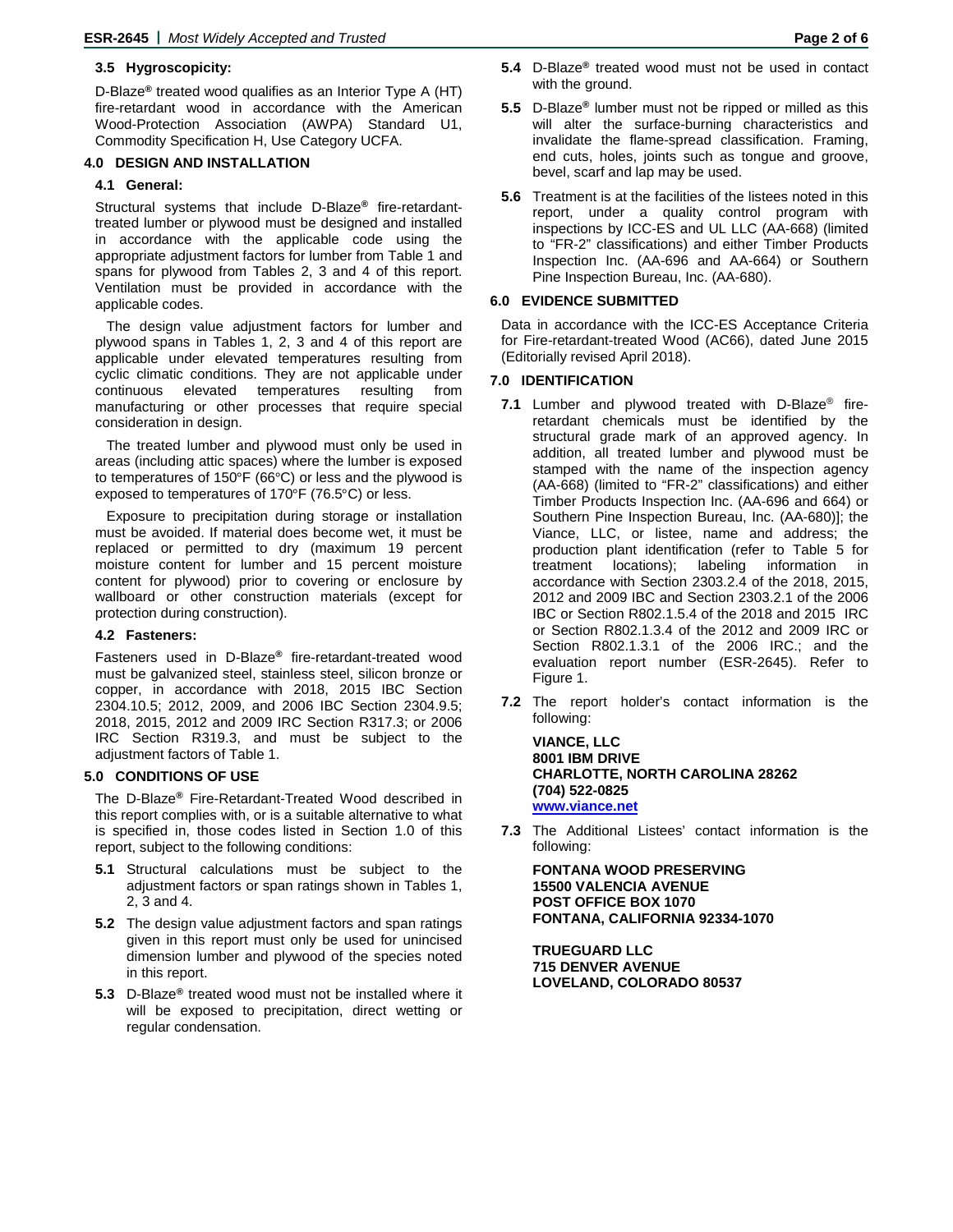#### **TABLE 1―DESIGN VALUE ADJUSTMENT FACTORS FOR D-BLAZE® FIRE-RETARDANT LUMBER COMPARED TO UNTREATED LUMBER**

| <b>PROPERTY</b>                   | <b>SERVICE</b><br><b>TEMPERATURE</b><br>$< 100^{\circ}$ F (38°C) | <b>D-BLAZE<sup>®</sup> LUMBER</b><br>ROOF FRAMING, CLIMATE ZONE <sup>1,2</sup> |       |       |
|-----------------------------------|------------------------------------------------------------------|--------------------------------------------------------------------------------|-------|-------|
|                                   |                                                                  | 1Α                                                                             | 1Β    |       |
| Compression Parallel, Fc          | 0.935                                                            | 0.935                                                                          | 0.935 | 0.935 |
| <b>Horizontal Shear</b>           | 0.985                                                            | 0.838                                                                          | 0.894 | 0.964 |
| <b>Tension Parallel</b>           | 0.874                                                            | 0.625                                                                          | 0.775 | 0.905 |
| Bending: Modulus of Elasticity, E | 1.000                                                            | 0.977                                                                          | 0.986 | 0.997 |
| Bending: Extreme Fiber Stress, Fb | 0.972                                                            | 0.740                                                                          | 0.828 | 0.939 |
| Fasteners/Connectors              | 0.900                                                            | 0.900                                                                          | 0.900 | 0.900 |

<sup>1</sup>Climate Zone definition:

Zone 1 – Minimum design roof live load or maximum ground snow load ≤ 20 psf (960 Pa)

Zone 1A – Southwest Arizona, southeast Nevada (area Bounded by Las Vegas- Yuma- Phoenix- Tucson)

Zone 1B – All other qualifying areas of the United States

Zone 2 – Maximum ground snow load > 20 psf (960 Pa). 2 Duration of load adjustments for snow loads, 7-day (construction) loads, and wind loads as given in the *National Design Specification for Wood Construction*® (NDS) also apply.

#### **TABLE 2―SPAN RATINGS FOR D-BLAZE® FIRE-RETARDANT SOUTHERN PINE PLYWOOD FOR ROOF SHEATHING APPLICABLE AT A TEMPERATURE UP TO 170**°**F (77**°**C) BASED ON UNIFORM LOADING, TWO-SPAN CONSTRUCTION AND L/180 DEFLECTION LIMIT**

|                | <b>PLYWOOD</b><br><b>THICKNESS</b> | D-BLAZE <sup>®</sup> 1,2,3,4,5,8,9,10,11<br>PLYWOOD ROOF SHEATHING SPAN RATINGS<br>USED AT TEMPERATURES > 100°F (38°C) AND <170°F (77°C) |                        |    |
|----------------|------------------------------------|------------------------------------------------------------------------------------------------------------------------------------------|------------------------|----|
| (inches)       |                                    |                                                                                                                                          | <b>CLIMATE ZONE6,7</b> |    |
|                |                                    | ZONE 1B<br>ZONE <sub>1A</sub><br>ZONE <sub>2</sub>                                                                                       |                        |    |
| $^{3}/_{8}$    | 0.375                              | 20                                                                                                                                       | 20                     | 20 |
| 15/32          | 0.469                              | 24                                                                                                                                       | 24                     | 24 |
| $\frac{1}{2}$  | 0.500                              | 24                                                                                                                                       | 24                     | 24 |
| 19/32          | 0.594                              | 32                                                                                                                                       | 32                     | 32 |
| $\sqrt[5]{_8}$ | 0.625                              | 32                                                                                                                                       | 32                     | 32 |
| 23/32          | 0.719                              | 40                                                                                                                                       | 32                     | 40 |
| $^{3}/_{4}$    | 0.750                              | 40                                                                                                                                       | 32                     | 40 |
| $^{7}/_8$      | 0.875                              | 40                                                                                                                                       | 40                     | 48 |
|                | 1.000                              | 48                                                                                                                                       | 48                     | 48 |
| $1\frac{1}{8}$ | 1.125                              | 48                                                                                                                                       | 48                     | 48 |

For **SI** Units Conversion: 1 inch =  $25.4$  mm, 1 psf =  $48$  N/m<sup>2</sup>.

1All span ratings are based on two-span condition with panels 24 inches wide or wider, strength axis perpendicular to supports.

<sup>2</sup>Fastener size and spacing must be as required in the applicable building code for untreated plywood of the same thickness.

<sup>3</sup>Roof spans and loads apply to roof systems having the minimum ventilation areas required by the applicable building code. Fifty percent of required vent area must be located on upper portion of sloped roofs to provide natural air flow.

4For low-sloped or flat roofs with membrane or built-up roofing having a perm rating less than 0.2, use rigid insulation having a minimum *R* value of 4.0 between sheathing and roofing, or use next thicker panel than tabulated for the span and load (e.g., <sup>19</sup>/<sub>32</sub> for 24 inches, <sup>23</sup>/<sub>32</sub> for 32 inches); and use a continuous ceiling air barrier and vapor retarder with a perm rating less than 0.2 on the bottom of the roof framing above the ceiling finish.

 $5$ For unblocked roof diaphragms panel edge clips are required for roof sheathing: one midway between supports for 24-inch and 32-inch spans, two at  $1/3$  points between supports for 48-inch span. Clips must be specifically manufactured for the plywood thickness used.

6Tabulated loads for Zone 1A are based on 20 psf roof live load with a duration of load adjustment for 7-day (construction) loads of 1.25. Tabulated loads for Zone 1B and Zone 2 are based on 30 psf snow load with a duration of load adjustment for snow of 1.15. All values within the table are based on a dead load (DL) of 8 psf. If the DL is less than or greater than 8 psf, the live or snow load may be increased or decreased by the difference. Applicable material weights, psf: asphalt shingles - 2.0,  $\frac{1}{2}$ -inch plywood - 1.5,  $\frac{5}{8}$ -inch plywood - 1.8,  $\frac{3}{4}$ -inch plywood - 2.2.

7 Climate Zone definition:

ZONE 1 – Minimum design roof live load or maximum ground snow load ≤ 20 psf (960 Pa)

ZONE 1A – Southwest Arizona, southeast Nevada (area Bounded by Las Vegas- Yuma- Phoenix- Tucson)

ZONE 1B- All other qualifying areas of the United States<br>ZONE 2 - Maximum ground snow load > 20 psf (960 Pa).

ZONE 2 – Maximum ground snow load > 20 psf (960 Pa).<br><sup>8</sup>D-Blaze treated plywood must not be used as roof sheathing if a radiant shield is used beneath the roof sheathing.<br><sup>9</sup>The <sup>19</sup>/32-inch and <sup>5</sup>/8-inch thickness are li

<sup>10</sup>Deflection of roof sheathing at tabulated maximum live load is less than  $1/240$  of the span, and under maximum live load plus dead load is less than  $1/180$  of the span.

<sup>11</sup>Staples used to attach asphalt shingles must be minimum  $15/16$ -inch crown and minimum 1-inch leg, or otherwise comply with the applicable code, with the quantity of fasteners adjusted in accordance with Table 1 of this report.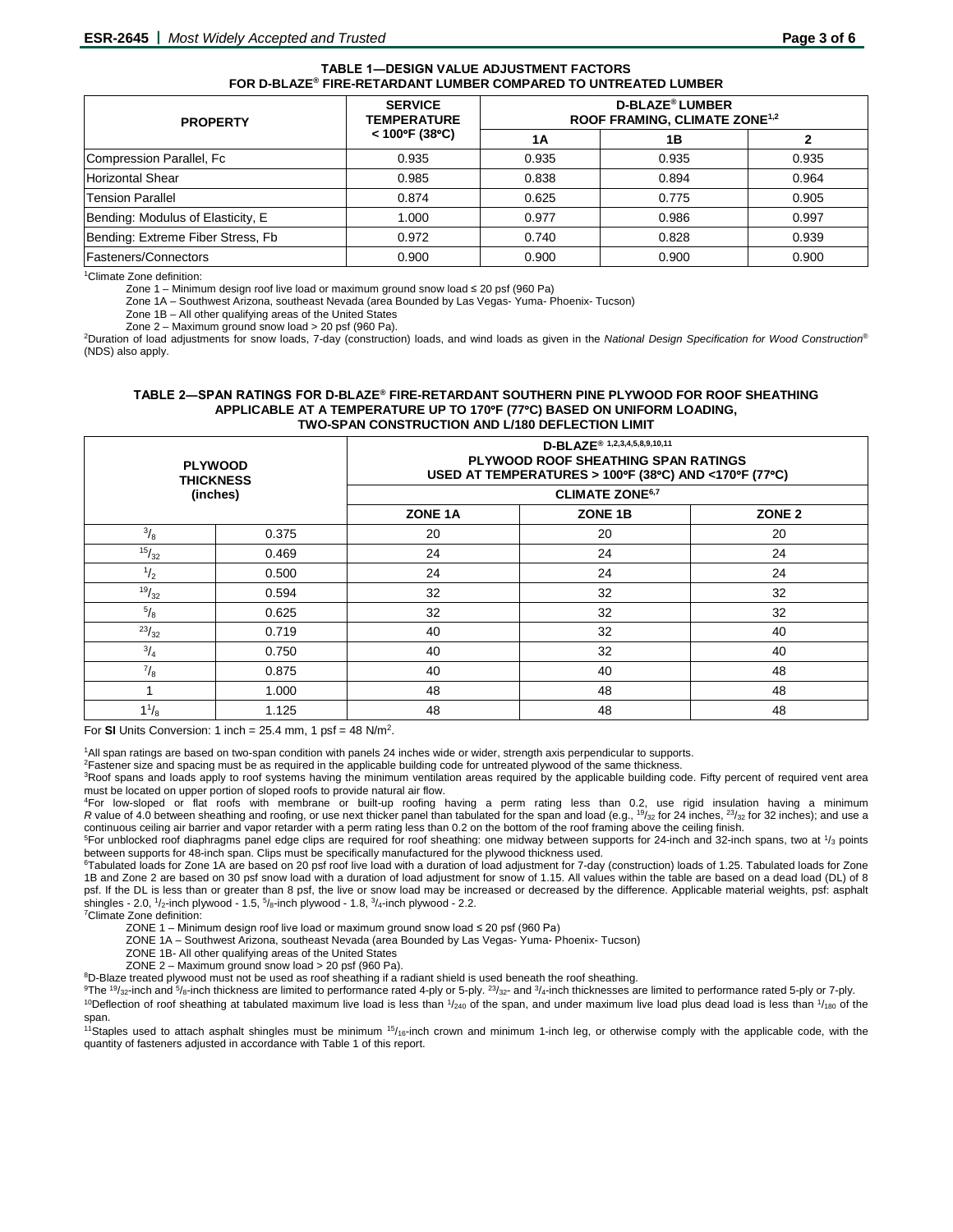#### **TABLE 3―SPAN RATINGS FOR D-BLAZE® FIRE-RETARDANT DOUGLAS FIR AND OTHER SPECIES PLYWOOD FOR ROOF SHEATHING APPLICABLE AT A TEMPERATURE UP TO 170**°**F (77**°**C) BASED ON UNIFORM LOADING, TWO-SPAN CONSTRUCTION AND L/180 DEFLECTION LIMIT**

|                | <b>PLYWOOD</b><br><b>THICKNESS</b> | D-BLAZE <sup>®1,2,3,4,5,8,9,10,11</sup><br>PLYWOOD ROOF SHEATHING SPAN RATINGS<br>USED AT TEMPERATURES > 100°F (38°C) AND <170°F (77°C) |    |    |
|----------------|------------------------------------|-----------------------------------------------------------------------------------------------------------------------------------------|----|----|
| (inches)       |                                    | <b>CLIMATE ZONE6,7</b>                                                                                                                  |    |    |
|                |                                    | ZONE 1B<br>ZONE <sub>2</sub><br>ZONE 1A                                                                                                 |    |    |
| $^{3}/_{8}$    | 0.375                              | 16                                                                                                                                      | 16 | 20 |
| 15/32          | 0.469                              | 20                                                                                                                                      | 20 | 24 |
| $\frac{1}{2}$  | 0.500                              | 20                                                                                                                                      | 20 | 24 |
| 19/32          | 0.594                              | 24                                                                                                                                      | 24 | 32 |
| $\sqrt[5]{_8}$ | 0.625                              | 24                                                                                                                                      | 24 | 32 |
| 23/32          | 0.719                              | 32                                                                                                                                      | 32 | 32 |
| $^{3}/_{4}$    | 0.750                              | 32                                                                                                                                      | 32 | 32 |
| $\frac{7}{8}$  | 0.875                              | 40                                                                                                                                      | 32 | 40 |
|                | 1.000                              | 40                                                                                                                                      | 40 | 48 |
| $1\frac{1}{8}$ | 1.125                              | 48                                                                                                                                      | 40 | 48 |

For **SI** Units Conversion: 1 inch = 25.4 mm, 1 psf = 48 N/m2.

1 All Span ratings are based on two-span condition with panels 24 inches wide or wider, strength axis perpendicular to supports.

2 Fastener size and spacing must be as required in the applicable building code for untreated plywood of the same thickness.

<sup>3</sup>Roof spans and loads apply to roof systems having the minimum ventilation areas required by the applicable building code. Fifty percent of required vent area must be located on upper portion of sloped roofs to provide natural air flow.

4For low-sloped or flat roofs with membrane or built-up roofing having a perm rating less than 0.2, use rigid insulation having a minimum *R* value of 4.0 between sheathing and roofing, or use next thicker panel than tabulated for the span and load (e.g.,  $\frac{19}{32}$  for 24 inches,  $\frac{23}{32}$  for 32 inches); and use a continuous ceiling air barrier and vapor retarder with a perm rating less than 0.2 on the bottom of the roof framing above the ceiling finish.

 $5$ For unblocked roof diaphragms panel edge clips are required for roof sheathing: one midway between supports for 24-inch and 32-inch spans, two at  $1/3$  points between supports for 48-inch span. Clips must be specifically manufactured for the plywood thickness used.

<sup>6</sup>Tabulated loads for Zone 1A are based on 20 psf roof live load with a duration of load adjustment for 7-day (construction) loads of 1.25. Tabulated loads for Zone 1B and Zone 2 are based on 30 psf snow load with a duration of load adjustment for snow of 1.15. All values within the table are based on a dead load (DL) of 8 psf. If the DL is less than or greater than 8 psf, the live or snow load may be increased or decreased by the difference. Applicable material weights, psf: asphalt<br>shingles - 2.0, 1/2-inch plywood - 1.5, <sup>5</sup>/8-inch plywood

7 Climate Zone definition:

ZONE 1 – Minimum design roof live load or maximum ground snow load ≤ 20 psf (960 Pa)

ZONE 1A – Southwest Arizona, southeast Nevada (area Bounded by Las Vegas- Yuma- Phoenix- Tucson)

ZONE 1B- All other qualifying areas of the United States

ZONE 2 – Maximum ground snow load > 20 psf (960 Pa).

8D-Blaze treated plywood must not be used as roof sheathing if a radiant shield is used beneath the roof sheathing.

<sup>9</sup>The <sup>19</sup>/<sub>32</sub>-inch and <sup>5</sup>/8-inch thickness are limited to performance rated 4-ply or 5-ply. <sup>23</sup>/<sub>32</sub>- and <sup>3</sup>/<sub>4</sub>-inch thicknesses are limited to performance rated 5-ply or 7-ply. <sup>10</sup>Deflection of roof sheathing at tabulated maximum live load is less than  $1/240$  of the span, and under maximum live load plus dead load is less than  $1/180$  of the span.

<sup>11</sup>Staples used to attach asphalt shingles must be minimum <sup>15</sup>/<sub>16</sub>-inch crown and minimum 1-inch leg, or otherwise comply with the applicable code, with the quantity of fasteners adjusted in accordance with Table 1 of this report.

| 00LD AT TEMILERATURES ST00 T (00 G)         |                                                                |                                                              |  |
|---------------------------------------------|----------------------------------------------------------------|--------------------------------------------------------------|--|
| <b>PLYWOOD</b><br><b>THICKNESS (inches)</b> | <b>SOUTHERN PINE</b><br>ALLOWABLE SPAN (inches) <sup>1,2</sup> | <b>DOUGLAS FIR</b><br>ALLOWABLE SPAN (inches) <sup>1,2</sup> |  |
| $^{3}/_{8}$                                 | 12                                                             | 12                                                           |  |
| 15/32                                       | 16                                                             | 16                                                           |  |
| $\frac{1}{2}$                               | 16                                                             | 16                                                           |  |
| 19/32                                       | 19.2                                                           | 19.2                                                         |  |
| $^{5}/_8$                                   | 19.2                                                           | 19.2                                                         |  |
| $^{23}/_{32}$                               | 24                                                             | 24                                                           |  |
| $^{3}/_{4}$                                 | 24                                                             | 24                                                           |  |
| $^{7}/_8$                                   | 24                                                             | 24                                                           |  |
|                                             | 32                                                             | 32                                                           |  |
| $1^{1}/_{8}$                                | 32                                                             | 32                                                           |  |

**TABLE 4―D-BLAZE® TREATED PLYWOOD SUBFLOOR ALLOWABLE SPANS (inches) USED AT TEMPERATURES <100**°**F (38**°**C)**

For **SI** Units Conversion: 1 inch = 25.4 mm, 1 psf = 48 N/m2.

<sup>1</sup>Uniform live load = 100 psf and Dead load = 10 psf, LL deflection ≤ L/360, LL+ DL deflection ≤L/240

<sup>2</sup>Fastener size and spacing must be as required in the applicable building code for untreated plywood of the same thickness.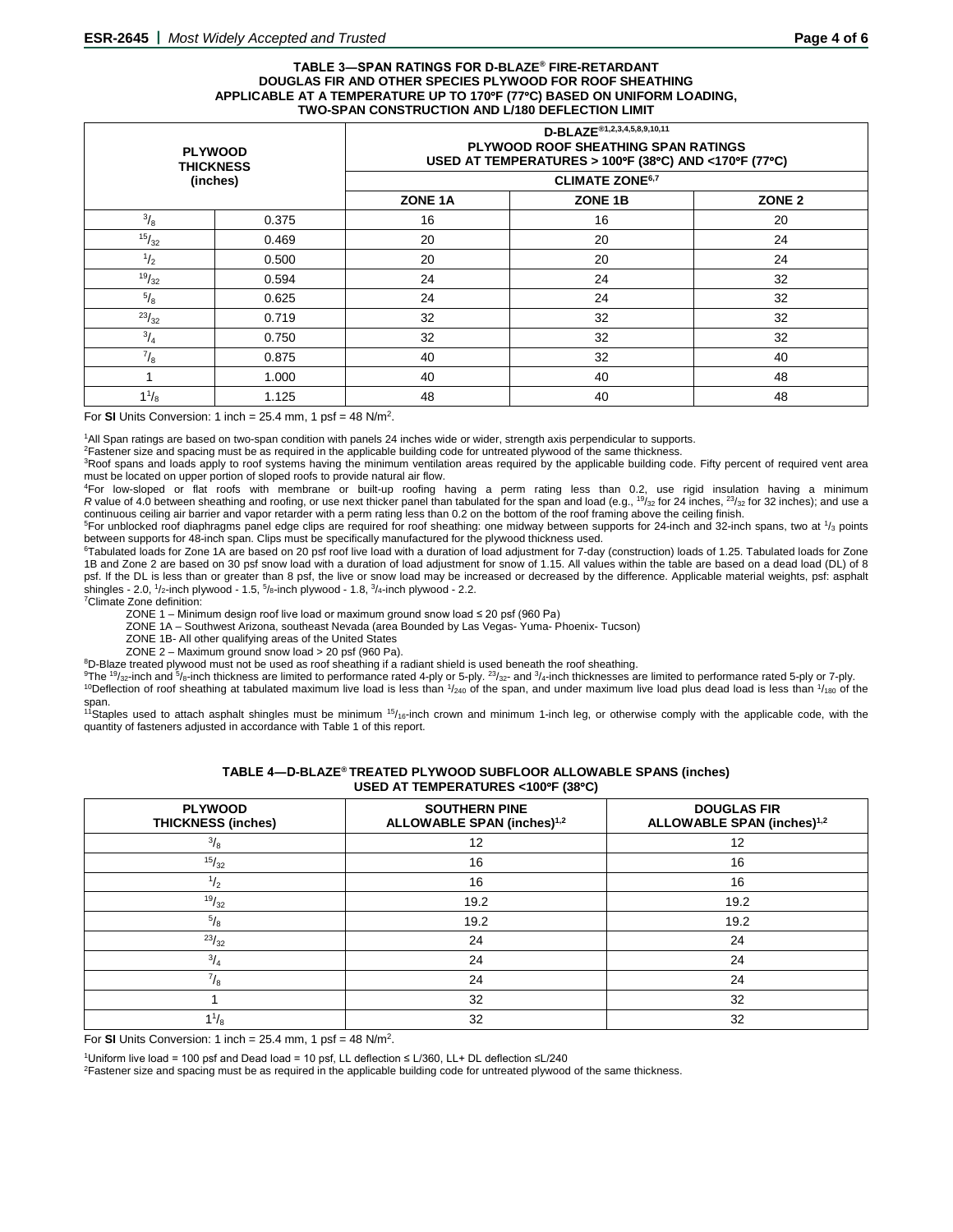**TABLE 5―D-BLAZE TREATMENT LOCATIONS**

| <b>LISTEE</b>           | <b>D-BLAZE TREATMENT LOCATION</b> |
|-------------------------|-----------------------------------|
| Fontana Wood Preserving | Fontana, California               |
| TrueGuard, LLC          | Loveland, Colorado                |

| Standard D-Blaze® 2009            |
|-----------------------------------|
| <b>Monitored by:</b>              |
| [Inspection Agency Name] (AA-XXX) |
| ASTM E84/AWPA U1, UCFA, P50 FR-2  |
| Interior Type A, (HT), KDAT       |
| 09 D-Blaze® 10                    |
| <b>ESR-2645</b>                   |
| [Wood Species] Treated Lumber     |
| <b>Flame Spread []</b>            |
|                                   |
| <b>Smoke Developed []</b>         |
| <b>[Treating Company Name]</b>    |
| [Location]                        |

**Standard D-Blaze® 2009 Monitored by: [Inspection Agency Name] (AA-XXX) ASTM E84/AWPA U1, UCFA, P50 FR-2 Interior Type A, (HT), KDAT 09 D-Blaze® 10 ESR-2645**

**[Wood Species] Treated Plywood Flame Spread [ ] Smoke Developed [ ] [Treating Company Name] [Location]**

**FIGURE 1―LUMBER AND PLYWOOD STAMPS**